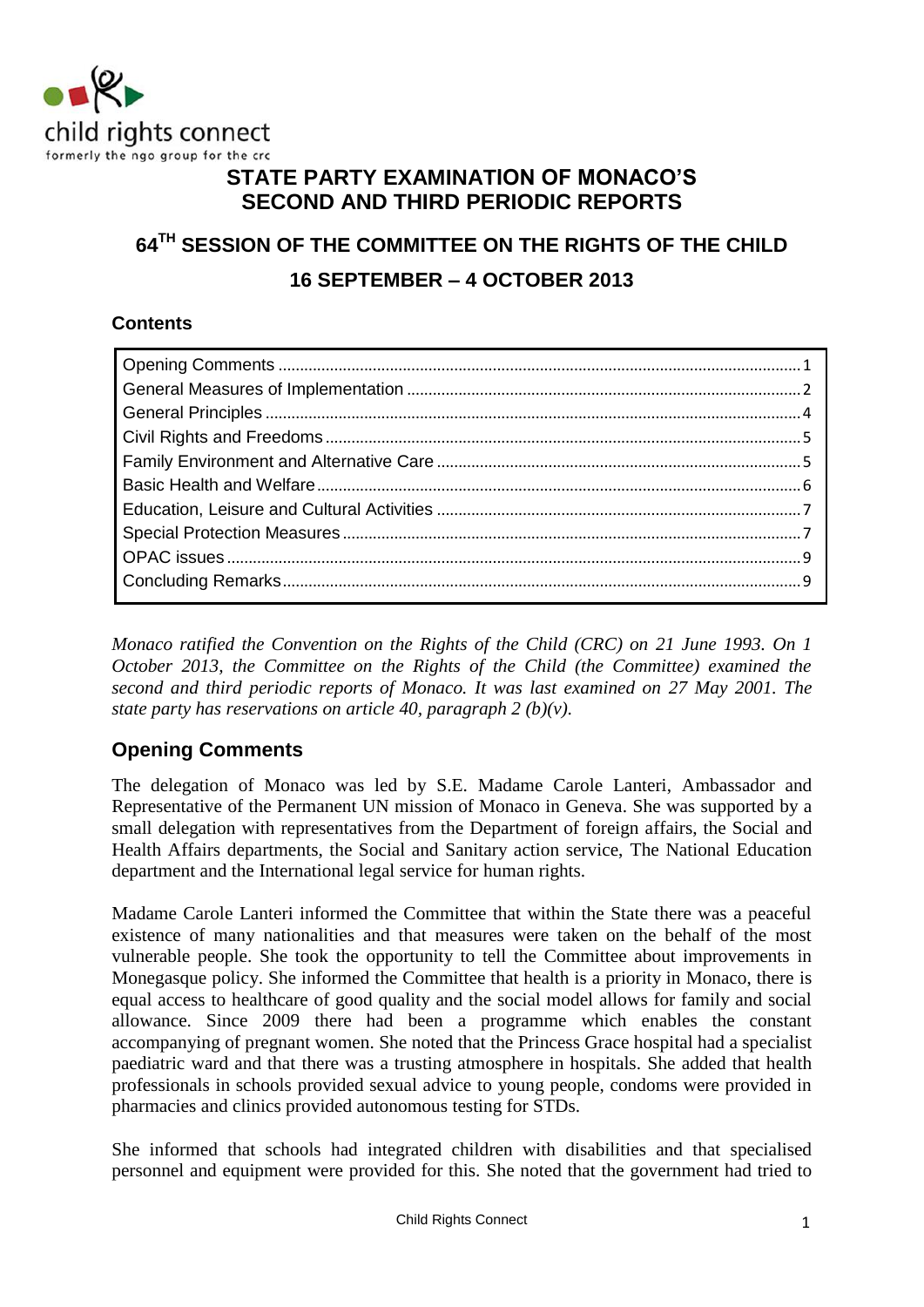ensure all activities were accessible to everyone; sports and public transport were also accessible to disabled children. She highlighted that education was free in Monaco and that 75 nationalities were represented in their schools. New communication technologies had been used in schools and measures had been taken to tackle violence in schools such as numerous surveillance personnel.

She explained that action had been taken to fight drug addiction and that in 2009 a Committee was set up for the health for health and citizenship to establish further projects to assist this. Furthermore, there was a Guardian Angels programme which encouraged responsible driving through the monitoring of alcohol intake of drivers. Madame Carole Lanteri highlighted that there was assistance for vulnerable children and a specialised children's home. She re-iterated the importance of child protection and said that there had been a strengthening of the punishment of perpetrators who committed crimes against children. There had been revised laws concerning the laws on custody, minors under 16 cannot be placed in disciplinary cells, regardless of the offence. Placement in these cells for over 16s will not last longer than three days.

Madame Carole Lanteri explained that for over 20 years there had been a focus of the millennium goals of eradicating poverty and that Monegasque activity for development spanned over 20 countries. She re-iterated that Monaco had continuously strived to protect the rights of children.

Mr Cardona and Ms Parsi, the Country Rapporteurs warmly welcomed the delegation from Monaco. They noted that it was a large delegation considering the population of the country. Mr Cardona noted that Monaco was a country that was committed to the rights of the child. However he explained that to ensure the state's commitment to human rights the Committee would be more demanding of Monaco as it is a developed and rich country. Ms Parsi reiterated that the State had demonstrated great sensitivity and care towards children.

## <span id="page-1-0"></span>**General Measures of Implementation**

### *Legislation*

The Committee noted that Monaco was closely tied to France in terms of its legislation and asked if it followed France's decisions when ratifying new treaties such as the Convention on the protection of Migrants and their families. The delegation explained that it had not engaged in signing this treaty as it was not relevant to the realities of their country.

The Committee also asked why the State had not ratified the Convention on Disabilities. The delegation explained that ratification must be subordinate to national law and that there was a bill which was reorganising and reworking legislation in that respect. It said that when this law is adopted that harmonisation would take place. The delegation noted that there had been considerable effort to sign and ratify the 3rd Optional Protocol of the CRC.

#### *Ombudsman*

The Committee noted that an independent office for Ombudsman had not yet been established and re-iterated that this complaint mechanism is important for children. It asked the delegation if the State intended on establishing an independent Ombudsman office. The delegation noted that although it did not have an Ombudsman's office it was well equipped to deal with criminal complaints. It explained that there had been a modernisation of children's complaints, legal representatives and NGO's now have a right to make a complaint on the behalf of children. There had been training for legal staff that assisted in these situations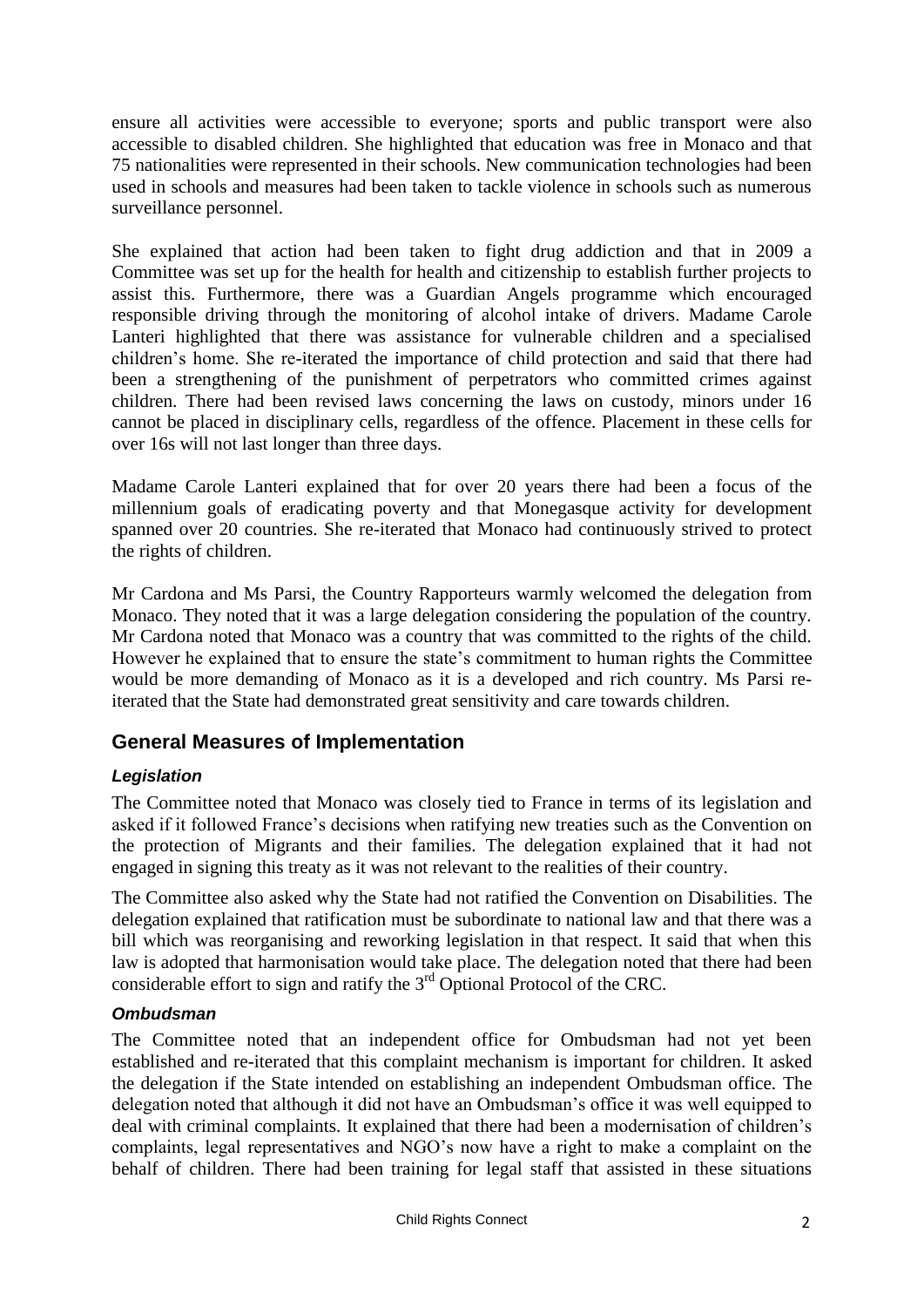which focused on dealing with vulnerable victims. It explained that there had been opportunity for children to have their voices heard during divorce proceedings that may affect them; they were entitled to go directly to the guardianship judge if they wish to do so. The Committee asked the delegation if children know about this procedure. The delegation noted that this mechanism is not used very often. It said that it had been publicised in schools and that judges were responsible for ensuring that minors were notified of any offences that concern them.

#### *Coordination and monitoring*

The Committee asked if there was a national strategy for the protection of children's rights in order to co-ordinate an effective monitoring system. The Committee asked is an independent national human rights institution would be established in Monaco and requested more detail about the current human rights co-ordinator role.

The delegation explained that there is an employee that works as a human rights mediator who was responsible for leading on the protection of human rights which includes child rights issues. This councillor had certain prerogatives such as assisting anyone that had suffered prejudice at the hands of the administration and they had functional independence. The Committee asked if the councillor was totally independent and whether having only one person that fulfilled this role was sufficient. The delegation explained that given the nature of the small principality communication and co-ordination was easy. It ensured that when young people had problems they were dealt with very quickly thanks to the way in which information was communicated in the country.

The Committee noted that Monaco was a known tax haven; it asked if there was a monitoring system for companies to insure that their investments and money laundering were not negatively effecting children's rights.

#### *Data collection*

The Committee were concerned about the lack of data collection surrounding children and asked the delegation if they were planning to create a comprehensive data collection system for children. It noted data can be very useful especially concerning the monitoring of violence against children.

#### *Dissemination and training*

The Committee commended Monaco on the raising of awareness of human rights. It asked is awareness of the CRC had reached all children in Monaco. It asked how the small country made use of the media to promote children's rights. The delegation affirmed that social media and mass media had been used to disseminate the CRC. Every year there was a day of the right of the child which would take place on the  $21<sup>st</sup>$  of November this year. It explained that this day had an impact on the entire country. School teachers made children aware of it through discussions, and many NGO's were involved in the celebrations. The event was also broadcast live on national television which enabled all the inhabitants to become aware of it.

The Committee also asked if there had been training programmes for professionals who work with children. The delegation explained that there had been training for magistrates and judges. In particular there had been training on cybercrime and offences committed over the internet. Social worker had also undertaken this training. It said that there were regular conferences in the Palais de Justice on human rights which were open to lawyers to attend.

#### *Budget*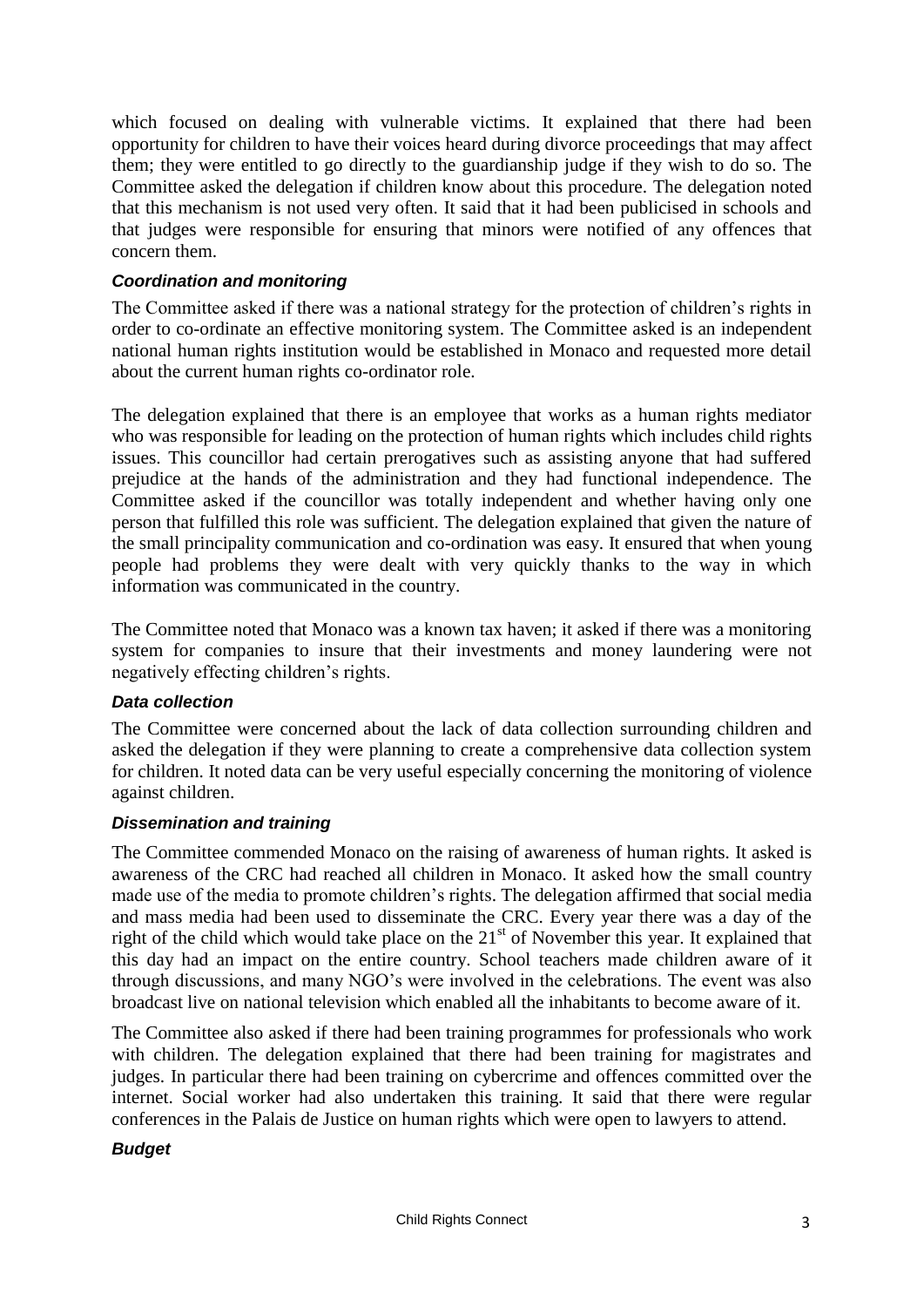The Committee noted that not much information had been provided about the budget for children. It asked about the proportion of the budget spent on children. The delegation informed the Committee that within the Office for Social Protection 3 million euros was spent on child protection, families, and children with disabilities. The Committee asked for clarification about money that had been spent on children. The delegation explained that that was a further 47 million euros that was spent on national education which accounted for 5.3 % of the government's budget. It said that more exact information would be given at a later date.

#### *Cooperation with civil society*

The Committee asked if there had been dialogue between the State and NGO's. It asked if NGO's had been involved in the writing of the State report. It also asked if there were specific regulations to monitor service and industry providers with the rights of the child.

### <span id="page-3-0"></span>**General Principles**

#### *Non- discrimination*

The Committee noted that there were differences in the legal status of children born in and out of wedlock. It asked if all children had the same proprietary rights now. It noted that differences in children's rights caused by the marital status of the child's parents were discriminatory. The delegation affirmed that this discrimination no longer existed as there had been modification to the Civil Code in 2003 which changes the law regarding inheritance. It also reminded the Committee that Monegasques were in fact a minority in their own principality meaning that the concept of discrimination against minorities was really non-existent in Monaco.

#### *Right to nationality*

The Committee recommended that the State withdraw from its reservations to the CRC regarding nationality. It asked why this reservation was still necessary.

#### *Best interests of the child*

The Committee asked how the State made provisions for the best interests of the child. It asked if the best interests of the child were taken into account when there was an adult on trial whose children might be affected by this. The delegation explained that the concept of the best interests of the child underpins the Monegasque law of family and policy. The delegation re-iterated that legal representatives can represent children. It noted that in Monaco when rulings went up to the revision court judges would directly refer to the CRC.

#### *Respect for the views of the child*

The Committee asked how the views of the child had been heard and how children participated in their country. It noted that participation of children is a good indicator to see whether the basic needs of children had been met and that children's views could be used to influence public policy.

The delegation said that the children's views were very important, there had been a recent law which encouraged the formal participation of children in school councils and class councils. Furthermore there were eco-delegates in primary schools who devised eco-friendly projects in Monaco. It said that there were teams of psycho-medical practitioners with whom children could go to anonymously.

#### *Right to association*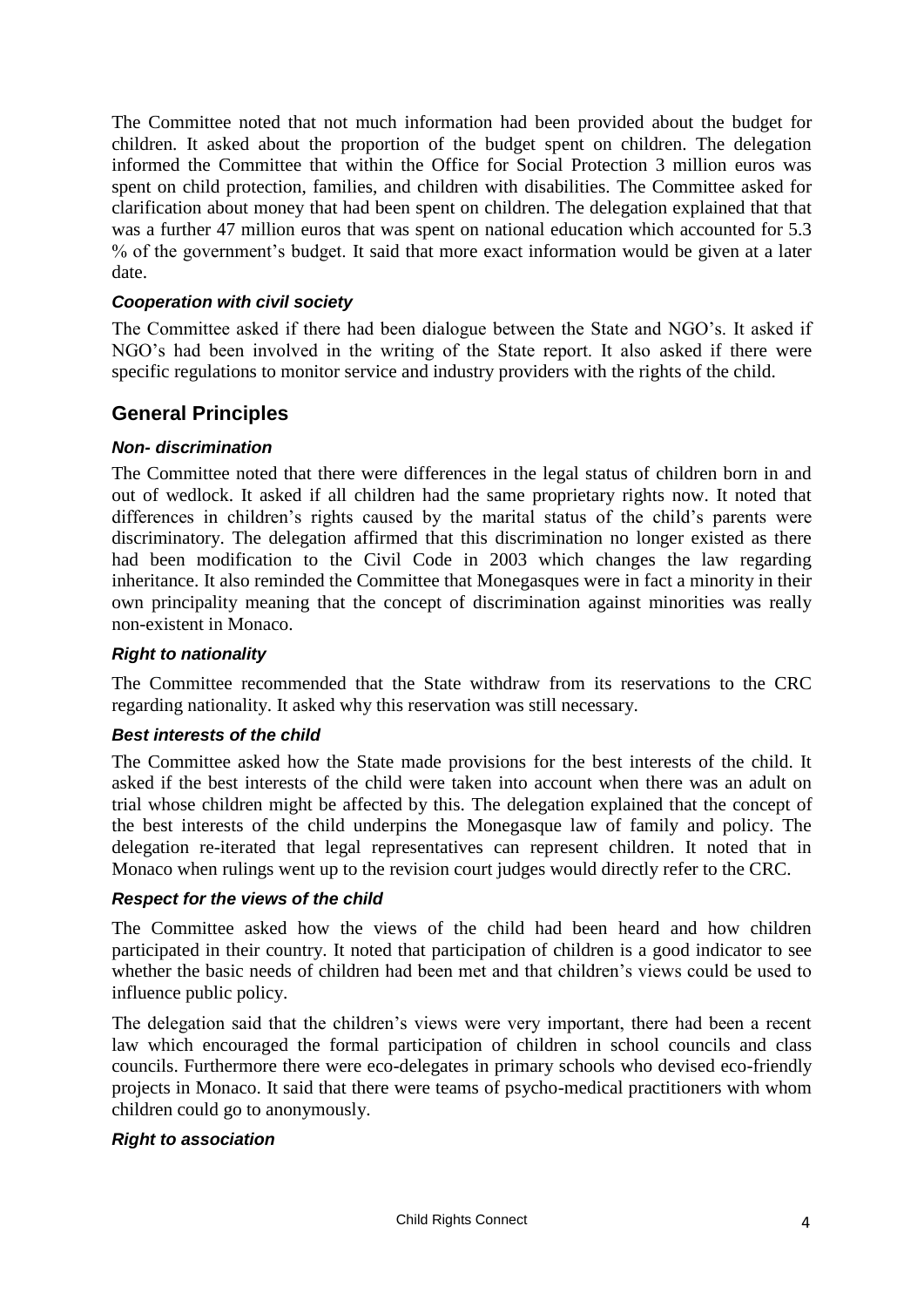The Committee asked if children were able to create associations themselves and whether the State co-ordinates with these associations. It also commended the delegation for the good establishment of clubs, such as the UNESCO club. It asked if children with disabilities could easily participate in these clubs.

### *Right to know their origins*

The Committee asked about the procedure surrounding anonymous births in Monaco. The delegation stated that article 47 of the Civil Code provided that anyone that finds a new born child is obliged to give that child to the authorities. In situations where mothers choose to give birth anonymously the information about the child's origins is recorded and archived by the hospital. If the child wanted to know their identity upon reaching 18 they would be able to retrieve this information. The delegation noted that the situation of anonymous births was rare and had happened twice in the principality.

## <span id="page-4-0"></span>**Civil Rights and Freedoms**

#### *Early marriage*

The Committee asked what the legal marriage age was in Monaco and noted that it had previously been different for girls and boys. The delegation explained that the age for marriage was now set at 18 for both boys and girls.

#### *Corporal punishment and child abuse*

The Committee noted that although the State party had an effective set of law protecting children from violence there was no explicit prohibition of corporal punishment as had been recommended by the Committee in 2001. The delegation assured that there were strict sanctions for violence against children. However the definition of corporal punishment was a difficult notion to grasp, for this reason it had not been explicitly prohibited. The Committee asked for more details about corporal punishment, it asked whether specific punishment existed for corporal punishment in schools and educational institutions. It asked the delegation whether people in Monaco believed that they had a right to educate in this way.

### <span id="page-4-1"></span>**Family Environment and Alternative Care**

#### *Adoption*

The Committee asked about specific details about adopted children in Monaco. It noted there were no published statistics on this and asked what measures had been carried out to monitor adoption. It specifically asked about the international adoption of children from countries that were not part of the Hague Convention into Monaco.

The delegation explained that when children were adopted from abroad procedures in Monaco must meet French legislative requirements. There was subsequently follow ups on adopted children in Monaco. The delegation explained that there had only been adoptions of two Monegasque children in the in the past 20 years, both of which were adopted in Monaco. It explained that because there were not adoptable children in Monaco prospective adoptive parents went abroad to adopt children. It clarified that statistics related to adoption were not confidential. There were statistics for intentional adoption; in 2013 11 children were adopted from countries in the Hague Convention and 9 children were adopted from countries outside of the Hague Convention.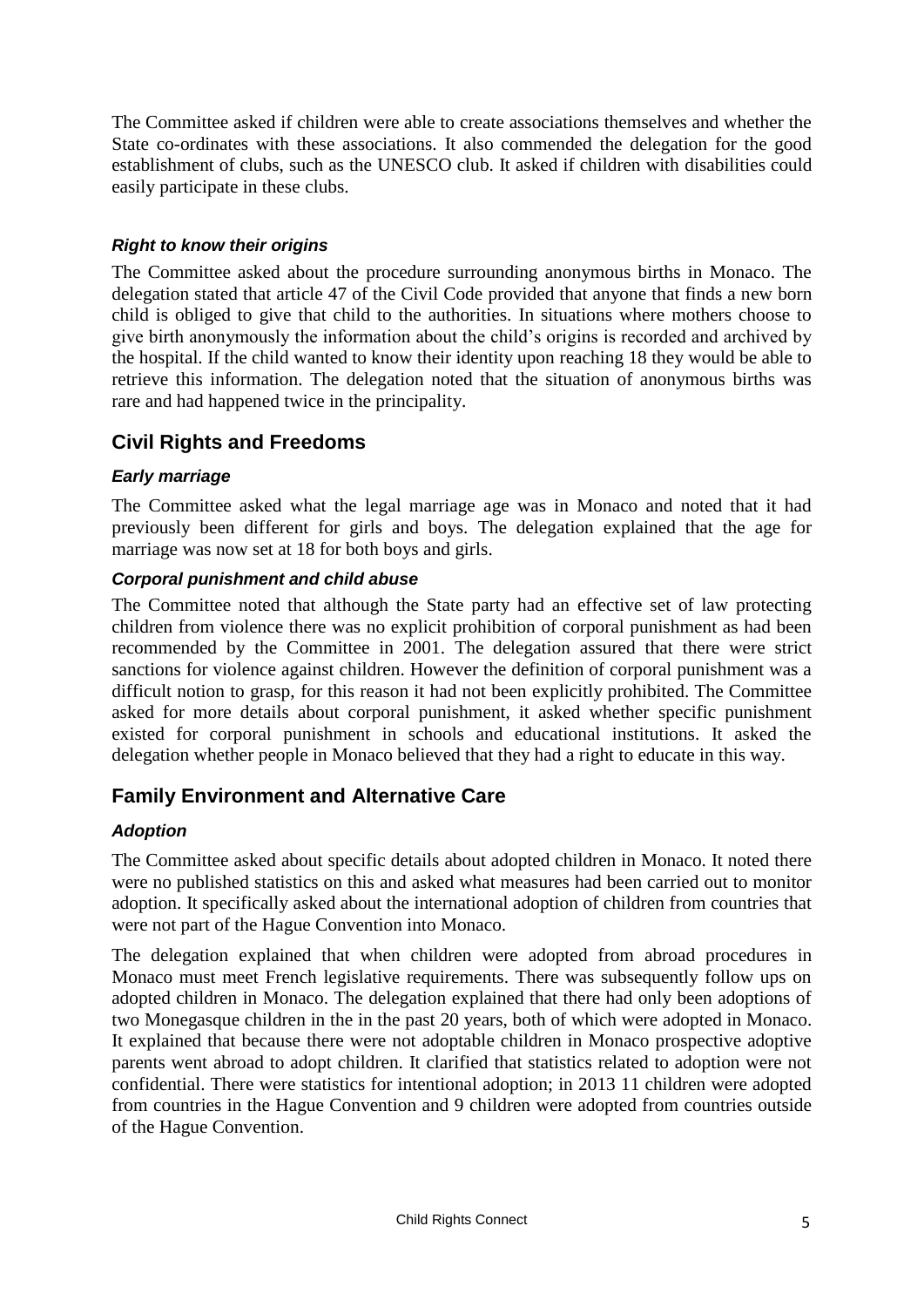## <span id="page-5-0"></span>**Basic Health and Welfare**

#### *Children with disabilities*

The Committee noted that the State had signed but not ratified the Convention on disabilities. It asked for additional information on children with disabilities. It noted the progress that had been made in recent years and said that data collection that had been provided seemed accurate.

It asked if the State had faced problems implementing healthcare as some children had been sent to France for specific care. It noted that there had not been official data collection for disabled children and their access to health services. The delegation explained that for children who were severely handicapped had been sent to France to be treated. It stated that there were 35 disabled children in Monaco and 9 of these children had been sent to France to receive treatment. The delegation re-iterated that there were no discrimination issues against disabled children in Monaco and that they received equal access to healthcare and counselling. It stated that because of the size of the country children with disabilities were quickly identified and given personalised advice and were fully included in the school system.

The delegation said that there were children's organisations that catered for children with disabilities and that these children can participate in the same way as other children in clubs and associations.

#### *Health services*

The Committee commended the delegation on the measures that they had taken towards the prevention of STDs and towards the provisions of successful antenatal classes. However the Committee were concerned about the lack of sex education and confidential health services for pregnant minors. It asked if pregnant minors views on abortion were taken into consideration. The delegation explained that special protection is provided for minors; minors had to have the consent of one legal parent to have an abortion, and if this was not granted they had to get permission from the courts. The delegation noted that there had not been medical abortions for minors in Monaco and that the last adolescent pregnancy was in 2007.

#### *Drug, alcohol issues and suicides*

The Committee noted that there was a high rate of suicide among young people. It asked the delegation if it had any current suicide rates and whether they were creating any preventative measures in terms of suicides. The Committee were concerned about drug use among young people and asked if there had been studies on the use of cannabis. It questioned the delegation on the problems surrounding virtual drug abuse such as internet addiction disorder. It asked if there had been rehabilitation for child drug users.

The delegation were surprised to hear about suicide problems within Monaco and noted that there had not been any cases in recent years. It assured that mental health issues were a priority for the principality and children that have attempted suicide were referred to the psychologists at the Princess Grace hospital where there were special child psychologists to deal with the mental health of children.

In terms of addiction problems the delegation said there was a public health programme to fight these problems. It explained that information from doctors was disseminated in schools and that other professionals were trained in these matters. The delegation said that an investigation had been carried out on cannabis use and that schools were rigorous concerning the use of these drugs. There had been studies on the use of tobacco by children. The delegation reported that rate of tobacco use among young people was 25-30% and the rate of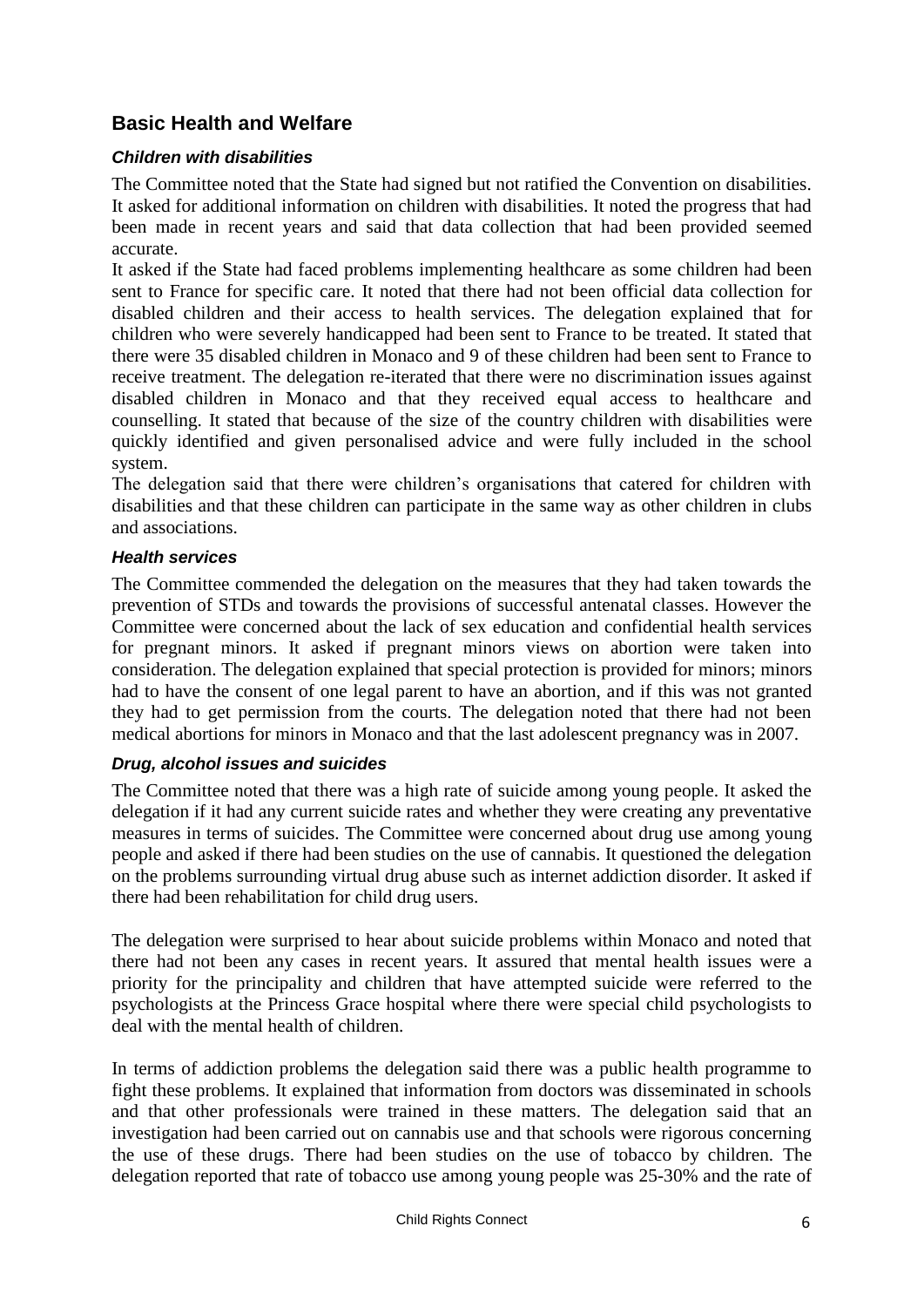alcohol consumption was 62-69%. It informed the Committee that the use of cannabis was 10-21% which was higher than the European average.

### <span id="page-6-0"></span>**Education, Leisure and Cultural Activities**

#### *Violence in schools*

The Committee asked the delegation about the issue of violence in schools. The delegation explained that the internet played a role in anti-violence education. It said that there psychologists worked in schools to combat bullying and surveillance personnel who also helped to deal with bullying issues in schools.

### <span id="page-6-1"></span>**Special Protection Measures**

#### *Child labour*

The Committee highlighted concerns about children working part-time for small family businesses. It noted that tourism was a big income for Monaco; however the working age for children was 16. It asked if there was any conflict in the tourist industry and whether children's rights were being respected in this regard. It also asked the delegation about becoming a member of the ILO in order to regulate child labour laws.

The delegation informed the Committee that there had been inspections in companies and firms conducted by the Labour office. The delegation stated that the Labour office do 1000 inspection visits per year. It stated that the office had never noticed children working with their parents in small shops.

The delegation explained that Monegasque legislation restricts children form working whilst they were still undertaking scholastic education. It noted that an exception to this were businesses that employ family members. Furthermore, it explained that children were not allowed to work during the scholastic period but were permitted to work during vacation periods. It explained that there were apprentice contracts available for children after 15 provided the children had completed a whole course of secondary education. The delegation added that there were 17 young people doing apprenticeships.

The Committee asked the delegation if they had the intention to join the ILO working conditions as the State party already met the conditions. It asked whether there was a mechanism to ensure that children who start apprenticeships had finished school.

The delegation explained that there were still some principles that clashed between the ILO standards and Monaco's domestic provisions. One of the provisions being the priority of employment factor, the delegation explained that as Monegasque citizens were a minority that they should be given priority in terms of labour opportunities. The delegation explained why there was one child that did an apprenticeship at the age of 15. This child had found school education difficult so was enabled to do an apprenticeship instead. It explained that there were very few students that were unable to cope with the traditional school system and this example was an exception.

#### *Juvenile justice*

The Committee noted that the age of criminal responsibility in Monaco was young at the age of 13. It asked the State party if there had been plans to raise this age. It noted that minors of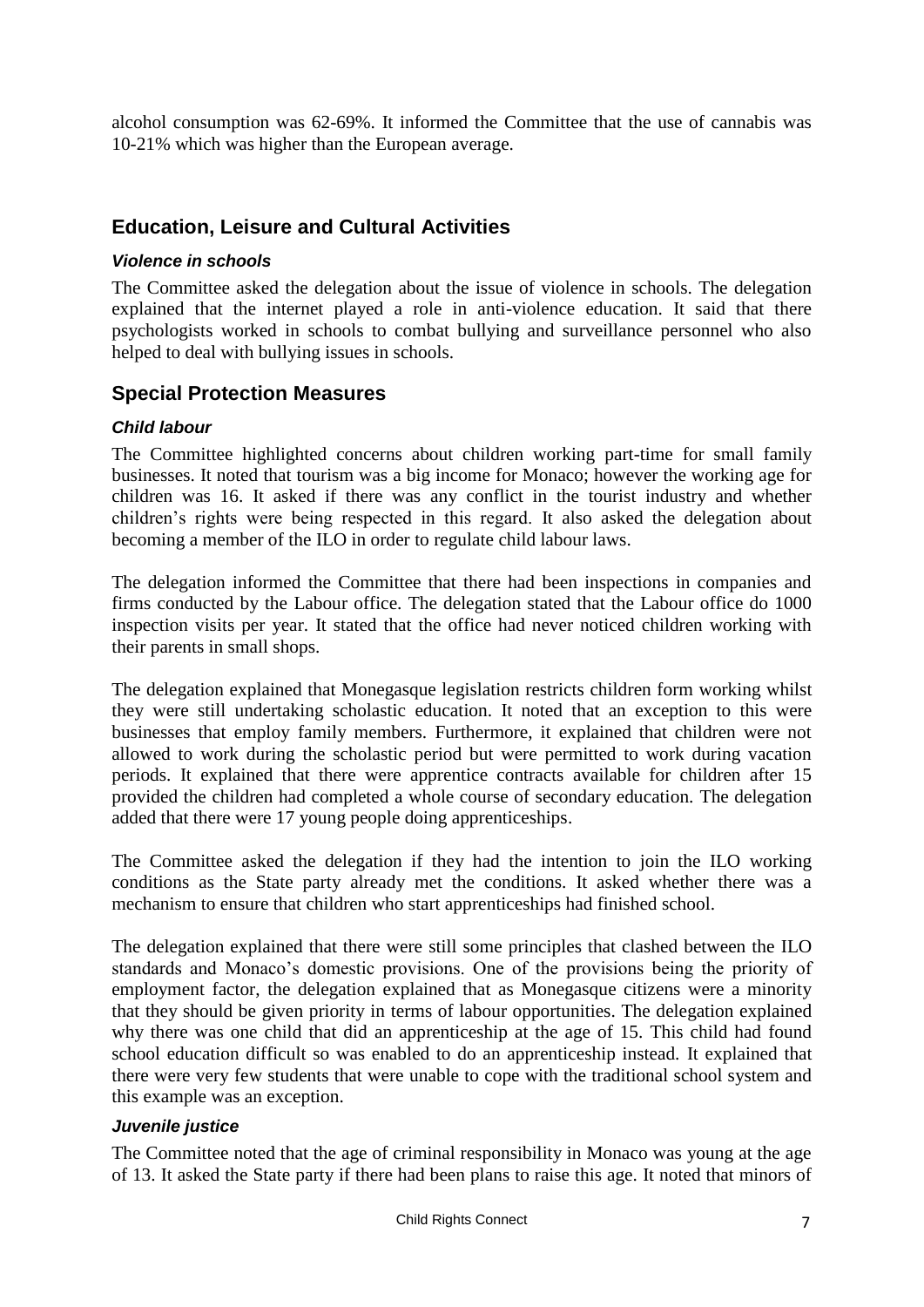13 could be held in pre-trial detainment or police custody. It noted that detainment like this should not be over 12 hours for minors but it was being extended up until 24 hours. It noted that children between 16 and 18 can be held in disciplinary cells. It asked how many children were currently deprived of their liberty in Monaco. The Committee also asked about the provision of special training to judges and lawyers.

The delegation informed the Committee that in 2012 6 children had been arrested, 2 boys and 2 girls. The delegation explained the principle of preventative detention, "Garde à vue" which was a particular regime for minors. It explained that this occurred if all other options had been exhausted and was an exceptional case. There were guarantees provided to minors in this situation.

The delegation explained that preliminary detention lasted just a few hours and it was not a type of penitentiary institution. The Committee asked if there was the possibility of children and adults being detained in the same places. It asked if preliminary detention can last for 48 if a crime had not been committed. The delegation explained that under 13s could not be placed in preliminary detention.

#### *Protection of child witnesses and victims*

The Committee asked what measures were in place to protect child victims and witnesses. It questioned whether there were special procedures in place for victims of sexual abuse and if there were measures to prevent children being re-victimised in the court process. The delegation explained that the procedures for witness accounts and testimonies could be differed to be more appropriate for children.

The Committee asked for more clarification on procedures and protocols used by professionals that deal with sexual abuse cases such as judges, lawyers and police officers. The delegation said that there were protocols but that they were informal as the relevant bodies were accustomed to working together.

#### *Asylum-seeking children and child soldiers*

The Committee asked about provisions for asylum seekers or ex child soldiers in Monaco. It asked if measures had been adopted here and whether there were any agreements with the Red Cross. The delegation explained that there had been no cases of asylum seekers in the State Party to date. It assured that any asylum seeker children would be welcomed and that the government would do their upmost to host these children in the best conditions possible.

#### *Corporate responsibility*

Due to the State party's economic status the Committee were concerned about there being problems with money laundering. The Committee asked if corporations in Monaco had used capital proceeds for any type of activity that exploits children. The delegation explained that the money laundering was an offence in the criminal code.

#### *Child protection and the internet*

The Committee recommended that there should be support for parents to help them prevent children accessing inappropriate information on the internet. The Committee noted that internet usage in Monaco was high and that action should be taken at three levels; children needed to know how to defend themselves physically and online, children needed to be made responsible form an early age, and anyone that came into contact with children needed to understand the scope of these problems.